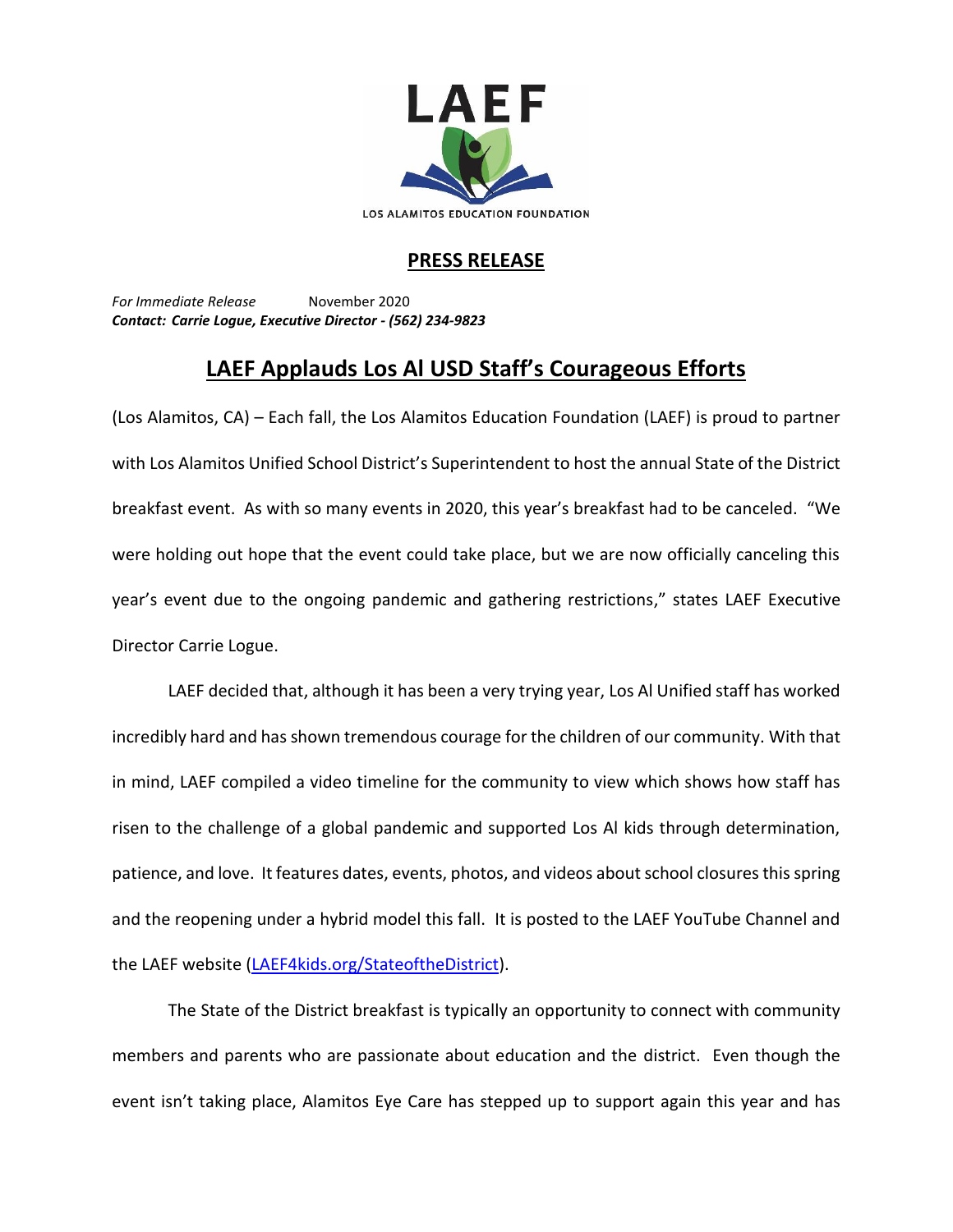been deemed the Legacy Sponsor. They have been the title event sponsor since the event inception in 2014.

"Especially this time of year, we reflect on the many things for which we are thankful," continues Logue, "On behalf of the LAEF Board of Directors and Staff, we appreciate and applaud the incredible efforts of the Los Alamitos USD School Board, Administration and Staff for their endless spirit of determination to teach, serve and support every Los Al kid!"

LAEF is the non-profit partner of Los Alamitos Unified School District. LAEF enhances educational excellence by providing after-school and summer enrichment programs to children in grades Pre-K to 12. LAEF provides significant funding for STEAM instruction and mental health, as well as igniting new programs and providing valuable resources to impact all students. For additional information on LAEF, please call (562) 799-4700 Extension 80424 or visit www.LAEF4Kids.org.



Dr. Andrew Pulver presenting at the 2019 State of the District breakfast event.